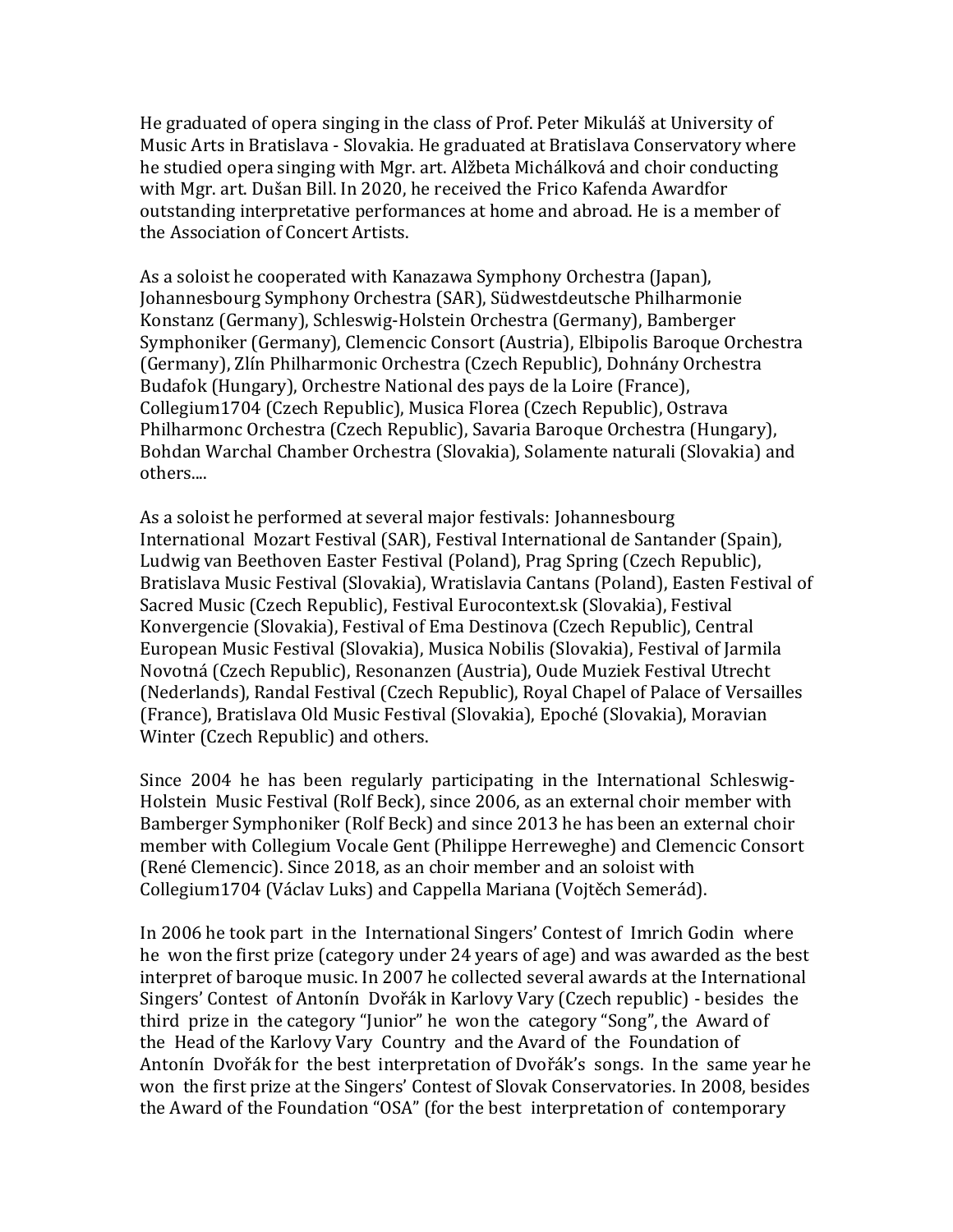works of Czech authors) he achieved the first place in the category A of the International Singers' Contest of Spiritual and Concert music organized by the Conservatory of Evangelic Academy in Kroměříž. In the same year he won the second prize at the International Singers's Contest of Mikuláš Schneider-Trnavský in Slovakia. In 2009 he participated in the International Singers' Contest of Imrich Godin where he won the first prize (category under 33 years of age) and was awarded as the best interpret of the Contest. In the same year he won the first prize in the category B and the award of the abolute laureate at the International Singers' Contest of Spiritual and Concert Music organized by the Conservatory of Evangelic Academy in Olomouc (Czech republic). In 2010 he took part in the International Singer' Contest of G. F. Händel in the Hungarian Eger where he achieved the first prize and the "Award of the Dohnanyi Orchestra" which includes the offer of cooperation in the season 2010/2011. In 2012 he won the first prize at the International Singers' Contest "Ad honorem Mozart" in Prag (Czech republic).

In 2013 he debuted at the National Theatre in Brno, where he introduced the role of Masetto (Don Giovanni). In 2014 was presented again at the National Theatre in Brno, where he introduced the role of the Vicomte de Suze (Maria di Rohan) and the role of the Zuniga (Carmen), in the Slovak National Theatre, where he introduced the role of Publius (La Clemenza di Tito), the role of the First Nazarene (Salome), the role of the Taddeo (The King Teodoro in Venezia) and the role of the Maestro Spinelloccio and Amantio di Nicolaio (Gianni Schicchi). In 2018 he debuted at the National Theatre in Ostrava, where he introduced the role of Agamemnon (Iphigenia in Aulide) and the role of the Maestro Spinelloccio and Amantio di Nicolaio (Gianni Schicchi).

In 2010 he participated in these CD recordings: Gabriel Faure – Requiem (Conductor Rolf Beck) – publishing Hänssler Classic, Vladimír Godár – Querela pacis (Conductor Andrew Parrott) – publishing Pavian Records, Works of Jan Levoslav Bella (Conductor David Porcelijn) – publishing Phedra. In 2012 he recorded his first profile CD – Alexander Albrecht: Biographie (songs) – publishing in Pavian Records. In 2013 he recorded his second profile CD – Church Music of Slovak Composers (with organ) – publishing in Music Forum. In 2014 he participated in these CD recordings: Mozart Lotz trio and friends (Conductor Robert Šebesta) – publishing Hevhetia and Paratum Cor (Conductor Sylvia Urdová) – publishing in Serafin. In 2015 he participated in CD recording: The Italian Arias by Jan Dismas Zelenka (Conductor Peter Wagner) – publishing Accent. In 2017 he participated in CD recording: Deus meus et omnia (Conductor Sylvia Urdova) – publishing Serafin. In 2018 he participated in these CD recordings: Jan Dismas Zelenka – Missa 1724 (Conductor Václav Luks) – publishing Accent, Antonín Rejcha – Requiem (Conductor Zdeněk Klauda) and Cantatas of Jan Levoslav Bella (Conductor Andrew Parrott) – publishing Hudobne centrum. In 2020 he recorded his third profile CD – Das romantische Lied aus Presburg (songs by composers who composed in Bratislava) – publishing in Hudobne centrum. In 2021 he recorded his fourth profile CD – Biblical Songs by Antonín Dvořák and Marian Kittner –